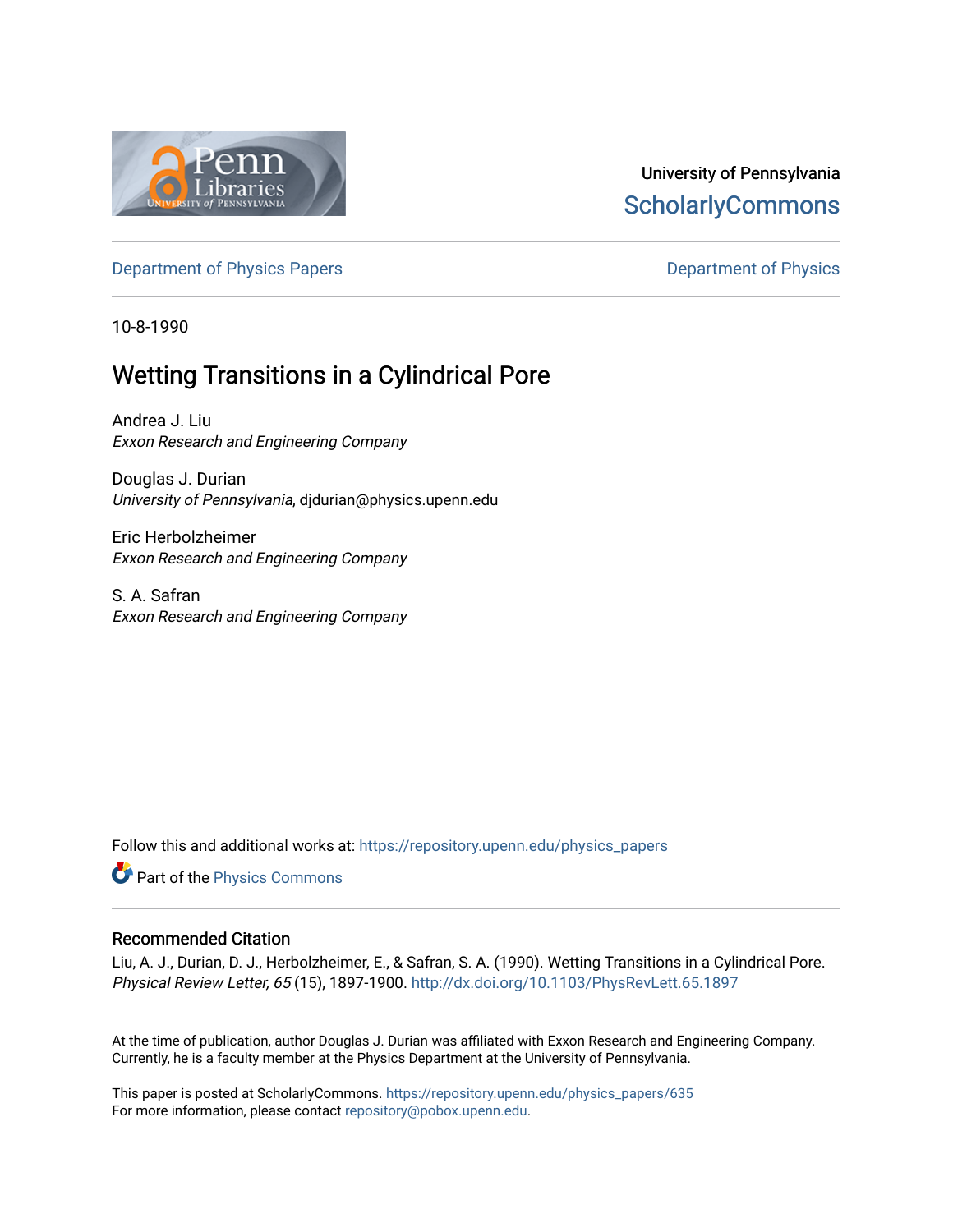## Wetting Transitions in a Cylindrical Pore

#### Abstract

The wetting behavior of two-phase systems confined inside cylindrical pores is studied theoretically. The confined geometry gives rise to wetting configurations, or microstructures, which have no analog in the well-studied planar case. Many features observed in experiments on binary liquid mixtures in porous media, previously interpreted in terms of random fields, are shown to be consistent with wetting in a confined geometry with no randomness.

### **Disciplines**

Physical Sciences and Mathematics | Physics

### **Comments**

At the time of publication, author Douglas J. Durian was affiliated with Exxon Research and Engineering Company. Currently, he is a faculty member at the Physics Department at the University of Pennsylvania.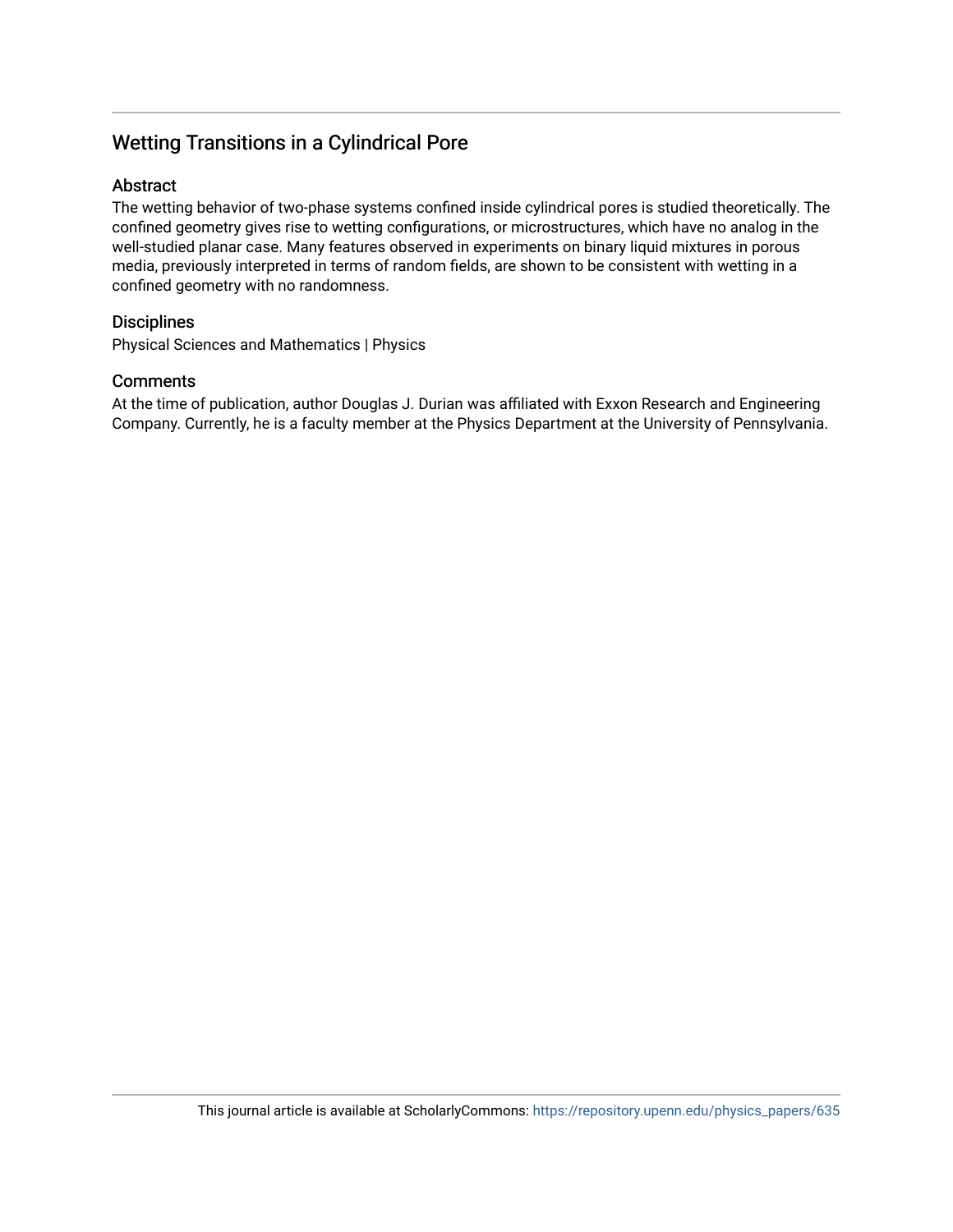#### Wetting Transitions in a Cylindrical Pore

Andrea J. Liu, D. 3. Durian, Eric Herbolzheimer, and S. A. Safran Exxon Research and Engineering Company, Route 22 East, Annandale, New Jersey 08801 (Received 26 March 1990)

The wetting behavior of two-phase systems confined inside cylindrical pores is studied theoretically. The confined geometry gives rise to wetting configurations, or microstructures, which have no analog in the well-studied planar case. Many features observed in experiments on binary liquid mixtures in porous media, previously interpreted in terms of random fields, are shown to be consistent with wetting in a confined geometry with no randomness.

PACS numbers: 64.60.—i, 47.20.Dr, 47.55.Mh, 68.45.6d

Binary liquid mixtures inside porous media have attracted considerable attention because of their rich behavior, potential applications, and proposed connection<sup>1</sup> to the random-field Ising model. Experiments on such systems<sup>2-5</sup> display a variety of results, but two general features consistently emerge: (i) There is metastability and, correspondingly, strong history dependence, deep within the two-phase region; and (ii) macroscopic phase separation does not occur, even far inside the coexistence region of the bulk mixture. Although these features are qualitatively consistent with the random-field model, they are typically observed far from the bulk critical point, where the model is not expected to apply.<sup>1</sup> Here, we directly consider the phenomenon of wetting, which plays an important role in porous media. It is notoriously difficult, however, to characterize the contorted geometries of porous media, which, in turn, mus influence the wetting behavior.<sup>6</sup> We have ventured away from the well-studied planar case<sup>7</sup> by examining wetting in an idealized geometry, namely, a single cylindrical pore. We have derived a wetting phase diagram and have found that the experimentally observed features, (i) and (ii) above, are qualitatively consistent with our model, which contains no randomness

Previous theoretical work on two-phase systems in cylindrical pores has focused on the phenomenon of capillary condensation, $<sup>8</sup>$  where the pore fills up with a single</sup> phase rich in the wetting component. A confined geometry in contact with a bulk reservoir at two-phase coexistence will contain only this single, wetting phase. To achieve two-phase coexistence inside a confined geometry, we impose the constraint of constant overall composition (as in experiments on binary liquid mixtures confined in sealed Vycor samples<sup>5</sup>), and obtain an analog of the wetting transition. Since the constraint requires the system to be finite, the phase transitions we encounter are rounded.

A summary of our results for a cylindrical pore of radius  $r_0$  and length  $L \gg r_0$  filled with a binary liquid mixture is given by the wetting phase diagram of Fig. 1. We assume throughout the case of fixed critical composition and symmetric coexistence curve, so that the volume fraction occupied by each phase is  $\frac{1}{2}$ . In equilibriur

there are two possible configurations, corresponding to complete and partial wetting. The complete-wetting configuration consists of a single bubble of length *l* and radius  $r_c$  of the nonwetting phase  $\beta$  suspended in the center of the pore. The bubble is surrounded by the wetting phase  $\alpha$  which coats the inside surface of the pore. The partial-wetting configuration consists of regions of  $\alpha$ and  $\beta$ , each of length  $L/2$ , separated by an  $\alpha$ - $\beta$  interface stretching across the pore. The short capsules and plugs depicted in Fig. <sup>1</sup> are long lived in that they coarsen slowly with time. The possible connection of these configurations to experimental observations will be discussed later.

A phenomenological calculation for the case of contact forces, along the lines of Cahn's argument,  $9$  showed that the wetting transition temperature moves closer to criticality in the cylindrical geometry.<sup>10</sup> A more realistic ap-



FIG. 1. Wetting phase diagram for a binary liquid mixture confined in a cylindrical pore of radius  $r_0$ , as a function of reduced temperature  $[t = (T_c - T)/T_c]$  is positive in the two-phase region] and inverse pore radius,  $a/r_0$ , where a is a molecular length. The three configurations of tubes, capsules, and plugs are sketched (with the nonwetting phase hatched in), along with the wetting transition (solid curve). Also shown are the boundary between capsules and the tube (dot-dashed curve) and the  $\Delta = 0$  hydrodynamic stability boundary of the tube (dashed curve). For small pores there is a direct transition between plugs and the tube, while for larger pores there is an intermediate capsule regime.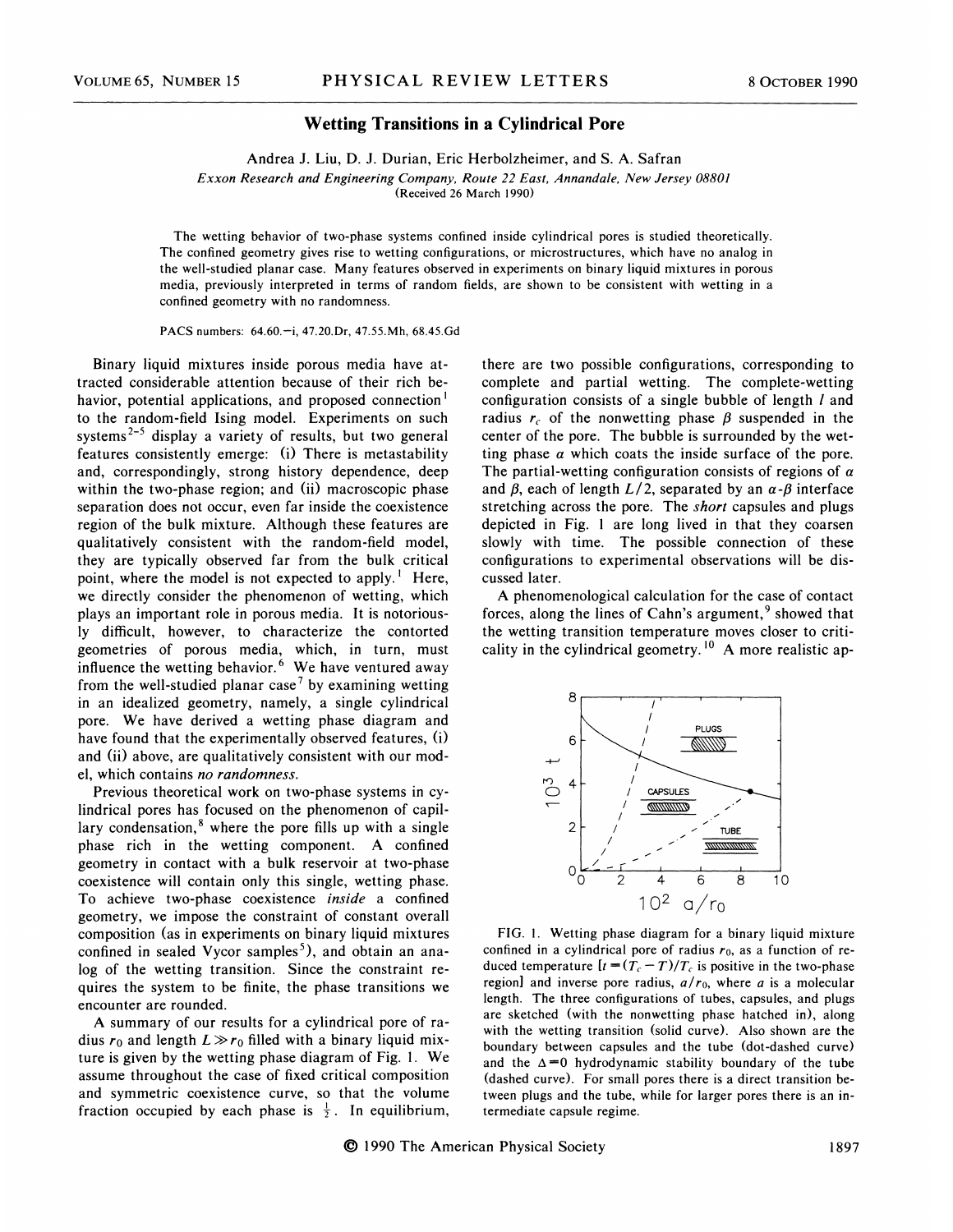proach, adopted here, is to include an effective interface potential which decays away from the pore wall and to calculate the corresponding wetting phase diagram. We begin by constructing the free energies per unit length along the pore  $(F_{cw}$  and  $F_{pw}$ ) for the two configurations (complete and partial wetting). We assume that the correlation length of the liquid mixture is not large compared to the pore radius, so that a well-defined  $\alpha$ - $\beta$  interface exists.<sup> $1\overline{1}$ </sup> Thus, we find that the free energies per length of the configurations are given by

$$
F_{\rm cw}/2\pi = \varphi_{\beta} r_0^2 [\sigma + \overline{A}V(r_c)]/r_c , \qquad (1)
$$

$$
F_{\text{pw}}/2\pi = \frac{1}{2} \varphi_{\beta} \overline{A}_2 r_0 \,. \tag{2}
$$

Here,  $\varphi_{\beta} = \frac{1}{2}$  is the volume fraction occupied by the  $\beta$ phase,  $\sigma$  is the  $\alpha$ - $\beta$  interfacial tension,  $\overline{A}V(r)$  is the effective interface potential, or free energy per unit area, as a function of the inner radius r, and  $\overline{A}$  and  $\overline{A}_2$  are temperature-dependent Hamaker constants corresponding, respectively, to the interface potential and the freeenergy difference of filling the pore with  $\beta$  instead of  $\alpha$ . The bubble radius  $r_c$  is determined by the competition between wetting forces, which favor a small radius, and surface tension, which favors a large radius. We obtain  $r_c$  by minimizing (1) and solving

$$
\sigma + \overline{A} \left[ V(r_c) - r_c \frac{dV}{dr} \bigg|_{r_c} \right] = 0. \tag{3}
$$

The bubble length  $l$  is then fixed by the volume constraint  $r_c^2 l = \varphi_0 r_0^2 L$ . There is an upper bound on the length,  $l \leq L$ , or equivalently, a lower bound on the radius,  $r_c \ge r_i$ , where

$$
r_t = \sqrt{\varphi_\beta} r_0 \,. \tag{4}
$$

We assume throughout that the wetting forces are van der Waals in character and use  $V(r)$  and  $F_{\text{pw}}$  calculated within a pair-potential approximation.<sup>12</sup> (Nevertheles we expect the phase diagram to be qualitatively the same for forces which decay more rapidly than van der Waals forces.) We have introduced a molecular cutoff  $a$  to prevent an unphysical divergence at  $r = r_0$ ; in that limit  $V(r)$  then approaches  $1/(r - r_0 + a)^2$ , the planar result.

The Hamaker constants and interfacial tension all vanish at the critical point. The former vary with temperature as  $\overline{A} \approx At^{\beta}$  and  $\overline{A}_2 \approx A_2 t^{\beta}$ , and the interfacial tension varies as  $\sigma \approx \sigma_0 t^{\mu}$ , where  $t = (T_c-T)/T_c$ . Note that  $t$  is *positive* in the two-phase region considered here. The parameters A,  $A_2$ , and  $\sigma_0$  are material dependent; in Fig. 1, we adopt  $A/\sigma_0 a^2 = 0.05$  and  $A_2/A = 0.4$ .<sup>13</sup> We also use the exponent estimates  $\mu = 1.264 \pm 0.002$  and  $\beta$  = 0.328  $\pm$  0.004.<sup>14</sup>

With these ingredients, we obtain the wetting transition drawn as a solid line in Fig. <sup>1</sup> by equating numerically the free energies per length of the complete- and partial-wetting configurations as a function of temperature and pore radius. Physically, the transition arises from the competition between surface tension and wetting forces. Near the critical point, surface tension is the weaker of the two because the exponent  $\mu$  is larger than  $\beta$ ; but the balance shifts as the temperature moves away from criticality. We find that the wetting transition is first order for realistic values of the parameter  $A_2/A$  and moves closer to the bulk critical point as the pore size decreases.

With the equilibrium wetting transition now in hand, we turn to new configurations characteristic of the *non*equilibrium behavior. In the partial-wetting case, we consider long-lived "plug" configurations as shown in Fig. 1, where a series of  $\alpha$ - $\beta$  interfaces stretch across the pore to form short alternating plugs of the two phases. In the complete-wetting case, we find a distinction between two configurations: the long-lived "capsule" configuration, consisting of a series of bubbles of the  $\beta$  phase along the length of the pore, and the equilibrium "tube" configuration. In the latter, the wetting force is so strong that the  $\beta$  phase forms one long cylindrical bubble in the center of the pore, with a radius given by the lower bound  $r_t$  in Eq. (4) above.

The boundary between the capsule and tube configurations is given by the dot-dashed line in Fig. 1. We find the tube configuration when the wetting force is strongest relative to surface tension, i.e., near the critical point. As the boundary is approached from the capsule side, the wetting force squeezes the capsule radius until the capsules are forced to coalesce into the tube, which cannot be squeezed further. Thus, the capsule-tube boundary is reached when  $r_c$  approaches its lower bound:  $r_c = r_t$ , where  $r_c$  satisfies (3) and  $r_t$  satisfies (4).<sup>15</sup> Evidently, the boundary is a direct consequence of the constraint of constant composition, and is not a true phase transition. Note that for sufficiently small pores, the wetting force is so strong that there is a direct transition between plugs and the tube. For larger pores, however, the intermediate capsule configuration appears.

We now consider how the long-lived capsule and plug configurations can arise. One possibility is that they might be formed by nucleating droplets after a quench from the single-phase region into the capsule or plug regimes. In this case, we would expect the length of the resulting capsules and plugs to be on the order of the pore radius. A second possibility is that capsules or plugs could form from a Rayleigh-like instability of the tube configuration, in which the cylinder of the  $\beta$  phase breaks up into droplets to reduce its surface area. In contrast to the case of an isolated cylinder where there is always a Rayleigh instability, the new twist here is that wetting forces from the pore walls can counter the destabilizing effect of surface tension. From an energetic argument, we find that a cylinder of the  $\beta$  phase of radius r enclosed in the pore is stable against small sinusoids<br>perturbations of the radius if  $\Delta(r) > 0$ , where

$$
\Delta(r) \equiv \overline{A} \frac{d^2 V}{dr^2} - \frac{\sigma}{r^2} \,. \tag{5}
$$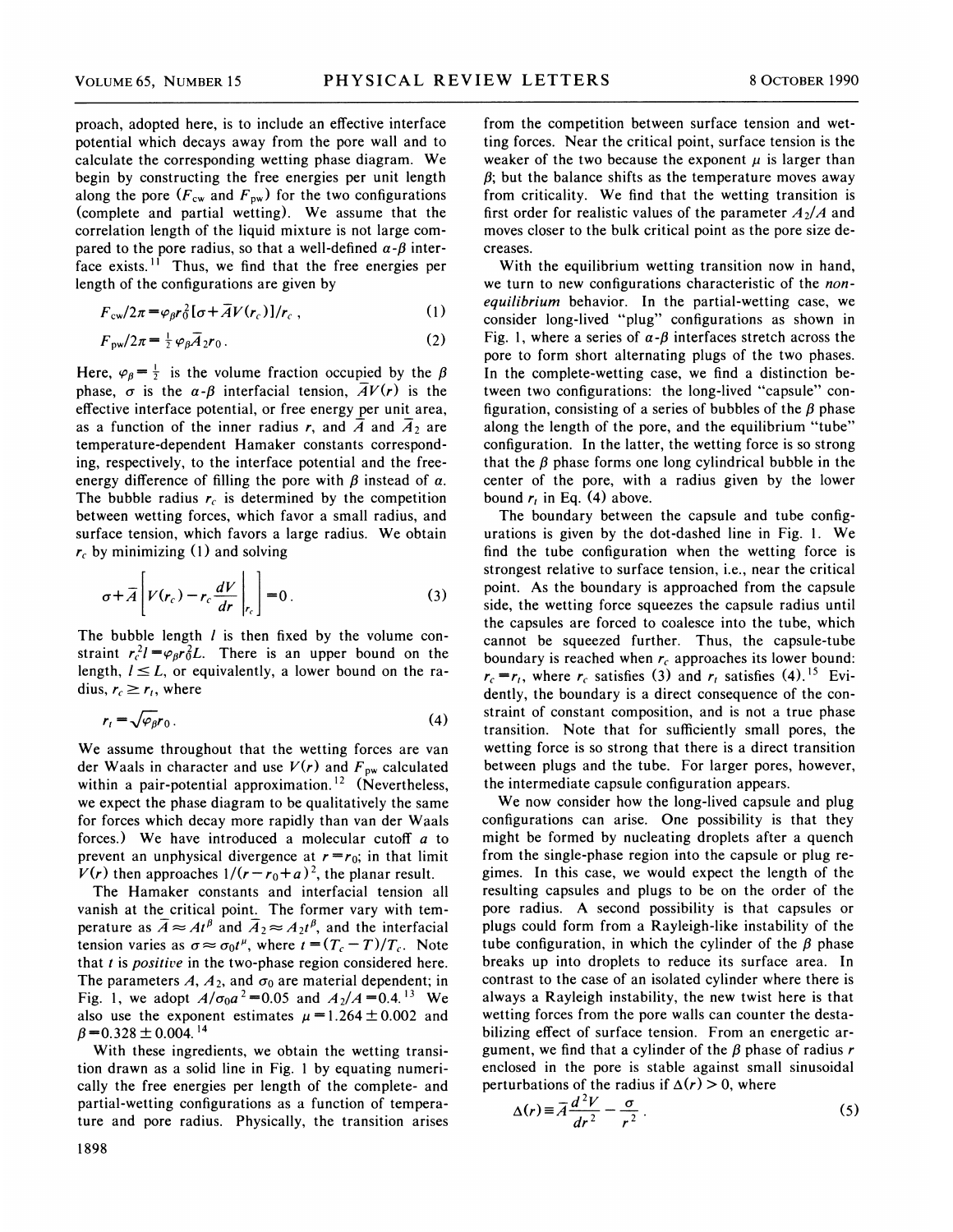For a long bubble of equilibrium length and radius  $r_c$ given by (3), the condition  $\Delta(r_c) > 0$  is always satisfied and, consequently, an equilibrium bubble is always stable. Now consider the stability of the tube configuration with radius  $r_t$  given by (4). The condition  $\Delta(r_i)$  =0 is shown as a dashed line in Fig. 1; at reduced temperatures below the curve, the wetting forces are strong enough to prevent the Rayleigh instability. Thus, the tube configuration is always stable in the tube regime, below the dot-dashed line in Fig. l. Experimentally, a metastable tube of radius  $r_i$  can be created by a fast temperature quench from the tube regime to the capsule regime. If the quench is slow then the radius can adjust smoothly to its new equilibrium value,  $r_c > r_t$  given by (3), by draining the wetting layer of  $\alpha$ . But if the quench is faster than the drainage time, <sup>16</sup> the tube car remain hydrodynamically stable up to the dashed line in Fig. 1, beyond which it will break up into shorter capsules or plugs.

In order to estimate the size of the capsules or plugs resulting from the breakup of the tube, we must go beyond energetics and study the dynamics by solving the linearized Navier-Stokes equation with moving boundary conditions. For a perturbation of the radius  $e^{iqz + \omega t}$ , where z measures distance along the pore, the resulting dispersion relation is

$$
\omega \propto -q^2[\Delta(r_t) + \sigma q^2], \qquad (6)
$$

where  $\Delta(r)$  is again given by (5). When  $\Delta < 0$  the tube is unstable, and the wavelength of the fastest growing mode is  $\lambda_{\text{max}} = 2\pi r_0(2\sigma/\Delta r_0^2)^{1/2}$ . This provides a rough estimate of the length of the capsules or plugs. The dependence of  $\lambda_{\text{max}}$  on  $\Delta$ , or equivalently the quench depth, shows that our model predicts a history-dependent length distribution of capsules and plugs. This is consistent with the experimental observations of metastability deep in the two-phase region. For example, historydependent structure factors have been seen in severa scattering experiments.<sup>3,17</sup> Moreover, since the scale of  $\lambda_{\text{max}}$  is set by  $r_0$ , our model predicts that a fast quench yields phase-separated domains on a scale of the pore size, rather than on a macroscopic scale. Note that this differs from the random-field prediction that the domain size and the thickness of the  $\alpha$ - $\beta$  interface should be the same.

To see why complete phase separation is realistically prohibited in our model, we have estimated the time scale for the short domains to coarsen after being created by a fast quench. For plugs and capsules, the usual mechanism of Ostwald ripening is inhibited because their curvatures, and hence Laplace pressures, are nearly independent of their length; we therefore expect plugs to coarsen extremely slowly. The capsule phase, on the other hand, is able to coarsen by the coalescence of individually diffusing capsules. By estimating the drag on a capsule in a pore of radius  $r_0$ , we find the coalescence time for capsules of radius  $r$  and length  $l$  to diffuse by the distance of their spacing to be given by  $\tau_c \propto l^3/$  $(r_0-r)^2$ . For capsules with  $r/r_0=0.9$  and l comparable to the wavelength of light (say, 5000 A) in a 30-Aradius pore, the coalescence time is on the order of an hour. (The resulting  $1-\mu$ m-long capsules will take 8 h to coalesce into  $2-\mu m$  capsules, and so on.) Thus, macroscopic phase separation is inhibited by kinetics. In addition, the capsule diffusion constant vanishes as  $r$  approaches  $r_0$ , or equivalently, as the reduced temperature t increases. Similar behavior was observed in dynamic light-scattering experiments on a binary liquid in Vycor,<sup>5</sup> where the internal dynamics slowed down as the temperature moved further into the two-phase region.

Many of these features may persist in Vycor, which consists of interconnected pores of average radius roughly 30 Å and length roughly 180 Å.<sup>5</sup> In order to make quantitative predictions, the presence of necks, connectivity of the pore space, and variation of pore radius must be considered. We expect, however, that configurations analogous to our tube, capsule, and plug microstructures will still arise, <sup>18</sup> and that transitions will stil be governed by the competition between surface tension and wetting forces. Geometrical irregularities may help destabilize the tube configuration, depressing the tubecapsule transition to smaller reduced temperatures. The tortuous geometry should have a more dramatic effect on the kinetics; for example, it may alter the initial size of the capsules following a quench and add a further steric barrier to capsule coalescence.

We now discuss the extension of these ideas to related phenomena. Our approach to wetting in a pore can be applied to the outside of a cylindrical fiber. We find that the equilibrium wetting layer on a fiber is always hydrodynamically stable (as shown above, the same is true for a bubble of equilibrium radius). This result also holds for wetting forces which decrease more quickly with distance than the van der Waals force assumed here. Landau-Ginzburg calculations of wetting phase diagrams on the outside of a cylinder<sup>19,20</sup> were therefore justified in neglecting the Rayleigh instability. In the case of a wetting layer thicker than its equilibrium value however, it has been shown<sup>21,22</sup> that a Rayleigh instabili ty can occur.

Our approach also predicts new behavior in capillary condensation. $8$  One typically studies a liquid-vapor system in a porous material in contact with a reservoir of fluid, as coexistence is approached from the single-phase region on the vapor side. At sufficiently small vapor pressures, the equilibrium configuration is a tube of vapor of radius  $r$  surrounded by a liquid layer which coats the pore wall. As the vapor pressure increases toward coexistence, this liquid layer thickens, and the hydrodynamic stability parameter  $\Delta(r)$  [see (5)] decreases from its initial positive value until it reaches zero at a vapor pressure  $p = p_a$ , where the Rayleigh instability develops. At the same pressure  $p = p_a$ , a thermodynamic instability develops and molecules rush in from the vapor